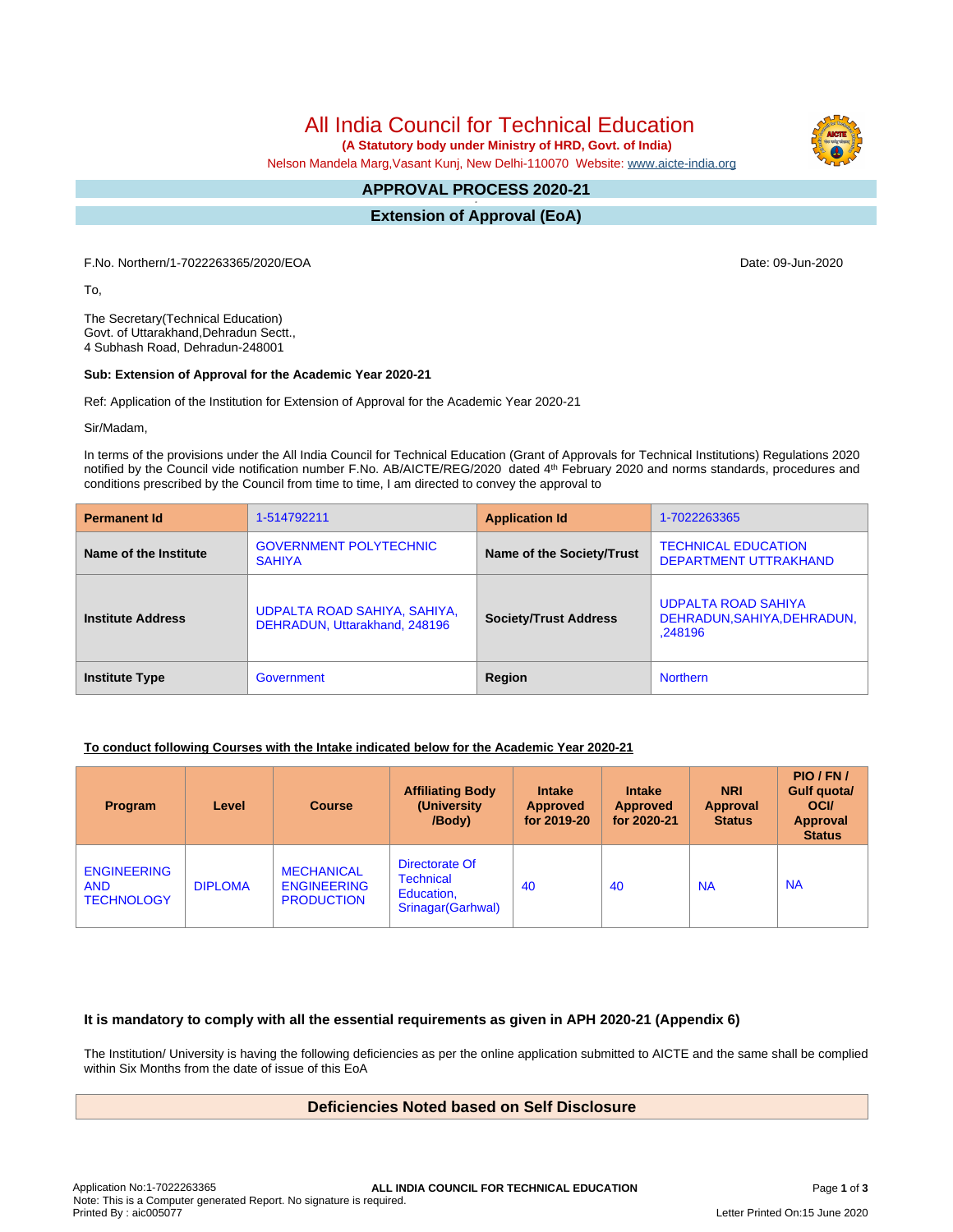| <b>Particulars</b>                                         | <b>Deficiency</b> |  |  |  |  |
|------------------------------------------------------------|-------------------|--|--|--|--|
| 1. Administrative Area                                     |                   |  |  |  |  |
| <b>Exam Control Office</b>                                 | Yes               |  |  |  |  |
| Office All Inclusive                                       | Yes               |  |  |  |  |
| <b>Placement Office</b>                                    | Yes               |  |  |  |  |
| Principal Directors Office                                 | Yes               |  |  |  |  |
| Security                                                   | Yes               |  |  |  |  |
| 2. Amenities Area                                          |                   |  |  |  |  |
| Boys Common Room                                           | Yes               |  |  |  |  |
| Cafeteria                                                  | Yes               |  |  |  |  |
| First aid cum Sick Room                                    | Yes               |  |  |  |  |
| Girls Common Room                                          | Yes               |  |  |  |  |
| 3. Computational Facilities                                |                   |  |  |  |  |
| Internet Bandwidth                                         | Yes               |  |  |  |  |
| 4. Instructional Area - ENGINEERING AND TECHNOLOGY-Diploma |                   |  |  |  |  |
| Classroom                                                  | Yes               |  |  |  |  |
| <b>Tutorial Room</b>                                       | Yes               |  |  |  |  |
| Seminar Hall                                               | Yes               |  |  |  |  |
| Additional Workshop                                        | Yes               |  |  |  |  |
| Drawing Hall                                               | Yes               |  |  |  |  |
| Workshop                                                   | Yes               |  |  |  |  |
| Laboratory                                                 | Yes               |  |  |  |  |
| 5. Instructional Area Common Facilities                    |                   |  |  |  |  |
| <b>Computer Center</b>                                     | Yes               |  |  |  |  |
| Library & Reading Room                                     | Yes               |  |  |  |  |
| Language Laboratory                                        | Yes               |  |  |  |  |
| <b>6. Library Facilities</b>                               |                   |  |  |  |  |
| Reading Room Seating Capacity                              | Yes               |  |  |  |  |
| 7. Other Facilities Deficiency                             |                   |  |  |  |  |
| Food Safety and Standards                                  | Yes               |  |  |  |  |
| <b>General Insurance</b>                                   | Yes               |  |  |  |  |
| Rain Water Harvesting                                      | Yes               |  |  |  |  |

**\***Please refer Deficiency Report for details

# **Important Instructions**

- 1. The State Government/ UT/ Directorate of Technical Education/ Directorate of Medical Education shall ensure that 10% of reservation for Economically Weaker Section (EWS) as per the reservation policy for admission, operational from the Academic year 2020-21 is implemented without affecting the reservation percentages of SC/ ST/ OBC/ General. However, this would not be applicable in the case of Minority Institutions referred to the Clause (1) of Article 30 of Constitution of India. Such Institution shall be permitted to increase in annual permitted strength over a maximum period of two years beginning with the Academic Year 2020-21
- 2. The Institution offering courses earlier in the Regular Shift, First Shift, Second Shift/Part Time now amalgamated as total intake shall have to fulfil all facilities such as Infrastructure, Faculty and other requirements as per the norms specified in the Approval Process Handbook 2020-21 for the Total Approved Intake. Further, the Institutions Deemed to be Universities/ Institutions having Accreditation/